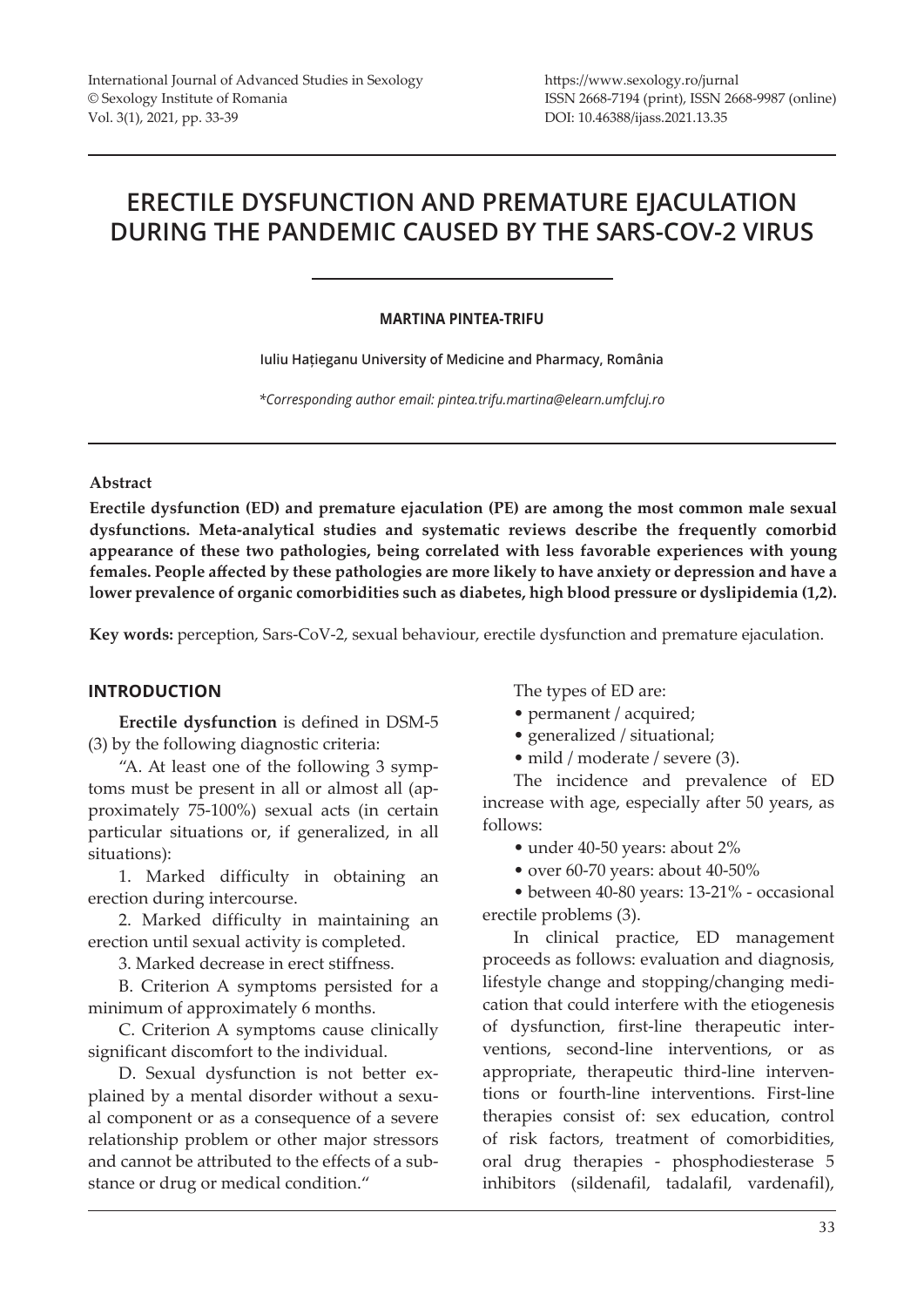phytotherapy, sex therapy and couple therapy with a psychotherapist accredited in the field. Second-line therapies are: vacuum devices, intracavernous injections (alprostadil-PGE1), intraurethral applications of alprostadil. Third-line therapy considers: intracavernous injections with substances with an increased risk of side effects such as priapism (papaverine, phentolamine, eg Trimix, Bimix). Fourthline therapy uses surgical penile implants (malleable or inflatable penile prostheses), implantable reservoirs, or reconstructive vascular surgery (4,5).

**Premature ejaculation** has the following diagnostic criteria in DSM-5 (3):

"A. A persistent or recurrent pattern of ejaculation that occurs during sexual intercourse with a partner approximately 1 minute after vaginal penetration and before the individual so desires.

B. The symptom of Criterion A must be present for at least 6 months and must be present in all or almost all (approximately 75- 100%) sexual acts (in certain known situations, or if generalized, in all situations).

C. The symptom of criterion A causes clinically significant discomfort to the individual.

D. Sexual dysfunction cannot be better explained by a mental disorder without a sexual component or as a consequence of a serious problem in the couple's relationship or other major stressors and cannot be attributed to the effects of a substance / drug or condition. medical."

The types of EP are:

- permanent / acquired
- generalized / situational
- mild / moderate / severe.

The prevalence of premature ejaculation can be summarized as follows:

• over 20-30% of men between the ages of 18-70 describe that they are concerned about the short interval after which they ejaculate;

• 1-3% of men meet the above criteria (3).

The treatment of premature ejaculation takes into account its type / cause. It is intended to increase self-esteem and positive body image, comfort in the couple, individual relaxation, control of the pelvic muscles, formation of a

hierarchy of sexual stimuli, sexual relaxation in the couple, sensory exercises-focus, stop-start technique, sexual contact with relaxed pelvic muscles. Sex therapy can be supplemented with antidepressant medication (eg serotonin reuptake inhibitors, dual antidepressants), anxiolytics (benzodiazepines-alprazolam, lorazepam), creams with local anesthetic, various devices (rubber penial ring), electrostimulation, biofeedback, the treatment of associated pathologies (6).

# **MATERIAL AND METHOD**

The purpose of the research is to study whether the pandemic period caused by the SARS-CoV-2 virus had any influence on two of the most common male sexual dysfunctions erectile dysfunction and premature ejaculation.

The design of the study is analytical (research of risk factors), observational, longitudinal, retrospective.

The subjects of the study are the respondents of an anonymous Google Forms questionnaire, which assesses the presence and specifiers of erectile dysfunction and premature ejaculation, in the pandemic context caused by COVID-19. The invitation to participate in the study was made by email and by distributing the questionnaire online (on the social network Facebook or WhatsApp), so as to reach respondents men, adults, of all ages, from different backgrounds, from the Romanian cultural space, which were and have not been confirmed with SARS-CoV-2 virus infection.

The criteria for including study participants are:

• informed consent to participate in the study;

- male sex;
- age over 18 years;
- The exclusion criteria are:

• lack of informed consent to participate in the study;

- female gender;
- age under 18 years.

The data collected from Google Forms were sorted and processed using the Numbers program, and the statistical significance was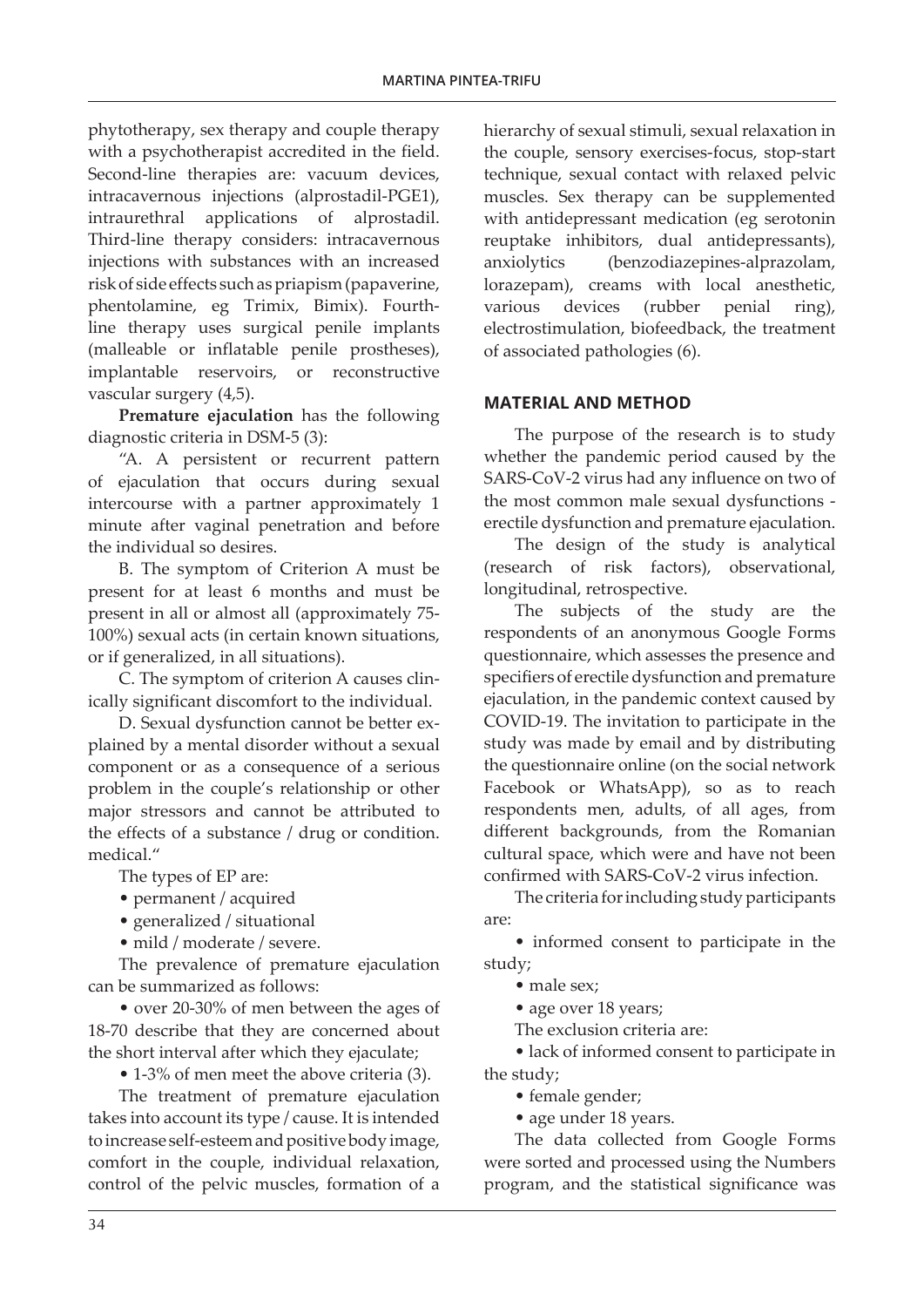calculated using MedCalc. The established statistical significance threshold was p <0.05. The diagnostic criteria used for pathologies were those recommended by DSM-V (3). In the statistical calculations, the cases infected with SARS-CoV-2 were considered confirmed, suspicious, but also probable cases.

# **RESULTS**

The study enrolled 135 male subjects aged between 20 and 69 years (Figure 1), who completed the online questionnaire for 7 days. 123 come from urban areas, and 12 come from rural areas (Figure 2). 18 were confirmed with SARS-Cov-2 infection, 4 were suspected, 24 were probable and 89 were not infected (Figure 3). 49 were quarantined or isolated at home due to the virus (Figure 4).

5.18% of respondents met the diagnostic criteria for ED. 3.7% felt ED before the pandemic, 1.48% had ED installed in the context of the pandemic (Figure 5). 23 showed symptoms of erectile dysfunction (marked difficulty in obtaining an erection during intercourse or marked difficulty in maintaining an erection during intercourse or marked decrease in erectile stiffness) in all or almost all (approximately 75-100%) of sexual intercourse (Figure 6). In 8.1% of them the symptoms persisted for a minimum period of about 6 months, and in 10.4% they caused a clinically significant discomfort. During the dysfunction 13 (9.6%) of the participating individuals went through a major stress.

The SARS-Cov-2 infection does not seem to positively influence the appearance of ED, the odds ratio being OR = 0.3074, (95% CI, 0.0359 to 2.6336),  $p = 0.281$ . The correlation between self-



 **Figure 2. Distribution of individuals according to the environment of origin**



**Figure 3. Distribution of subjects according to SARS-CoV-2 infection**



**Figure 4. Distribution according to isolation / quarantine measures Erectile dysfunction**

isolation / quarantine and ED is described by OR = 0.277, (95% CI, 0.325 to 2.3777), p = 0.242.

In 8.1% of cases, regarding patients with ED symptoms, sexual disorder is generalized and in 9.6% it is situational; in 10.4% it is mild, in 5.9% moderate, and in 1.5% severe.



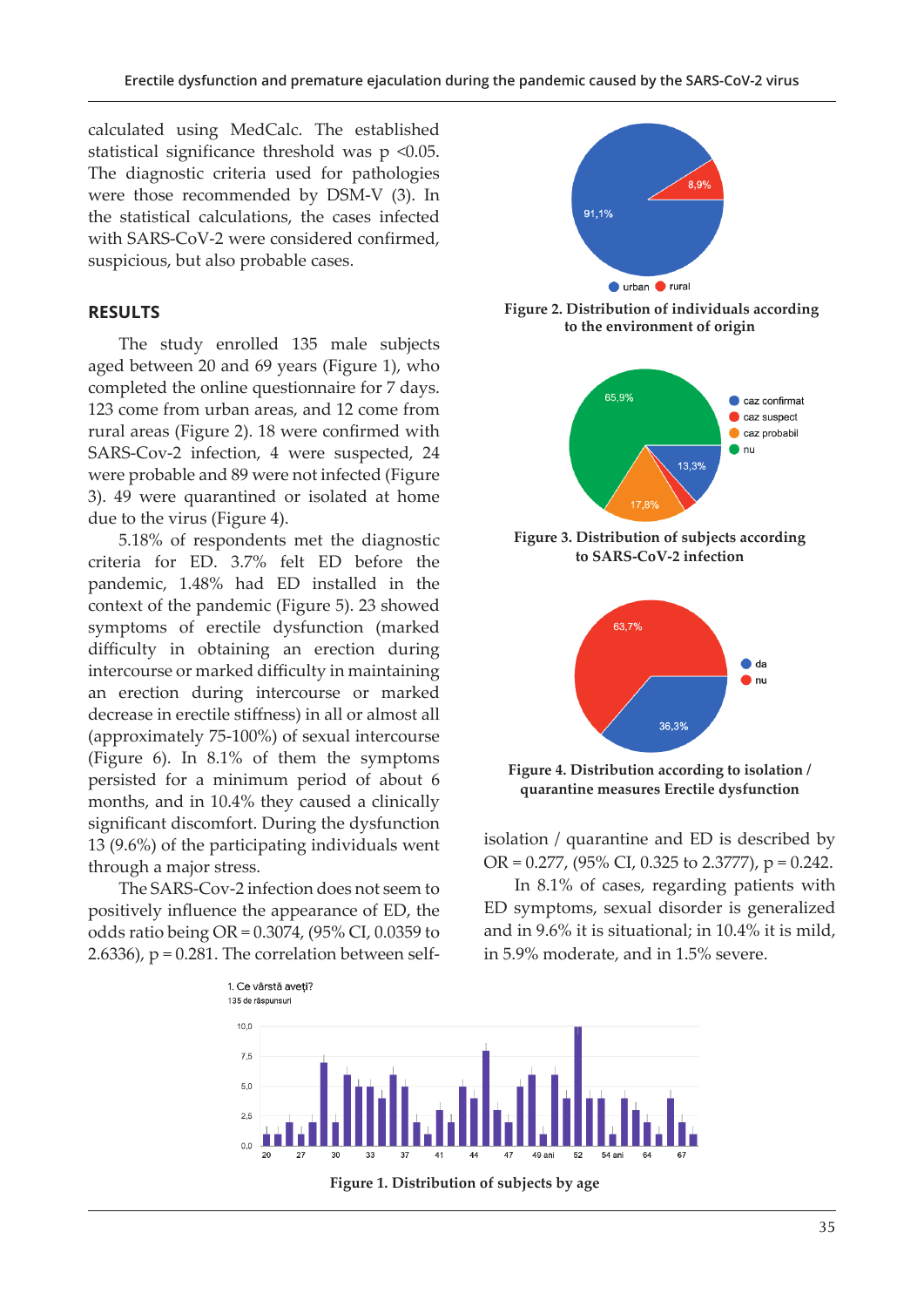

**Figure 5. The moment of appearance of the ED**



**Figure 6. The presence of ED symptoms**

#### **Premature ejaculation**

EP, meeting the diagnostic criteria, was found in 2.96% of cases. 1.48% of patients developed it during the pandemic and 1.48% had dysfunction before the pandemic (Figure 7).

20 study participants say they ejaculate before they want to, about 1 minute after vaginal penetration (Figure 8). In 8.1% of subjects the symptom persisted for more than 6 months, in all or almost all (approximately 75-100%) sexual acts. In a proportion of 8.1%, the dysfunction causes clinically significant discomfort. 12.6% went through a major stress during the pandemic that could have caused them the problem. For 9.6% of the studied group, sexual disorder is generalized, for 11.1% it is situational, for 10.4% it is mild and for 2.2% it is severe (Figure 9).

The rate of chances, regarding the correlation between the occurrence of premature ejaculation depending on COVID



**Figure 7. The moment of appearance of the PE**



**Figure 8. The presence of PE symptoms**



**Figure 9. The severity of PE**

19 infection, is OR = 1.97 (95% CI 0.2694 to 14.5120),  $p = 0.502$ . The rate of chances for the correlation in EP and self-isolation / quarantine is OR =  $0.576$  (95% CI 0.0583 to 5.6972), p =  $0.637$ .

In the studied group, no patients with both diagnoses, ED and PE, were identified.

Most respondents believe that the pandemic did not affect their sexual performance, while some respondents were positively or negatively affected, according to Table 1.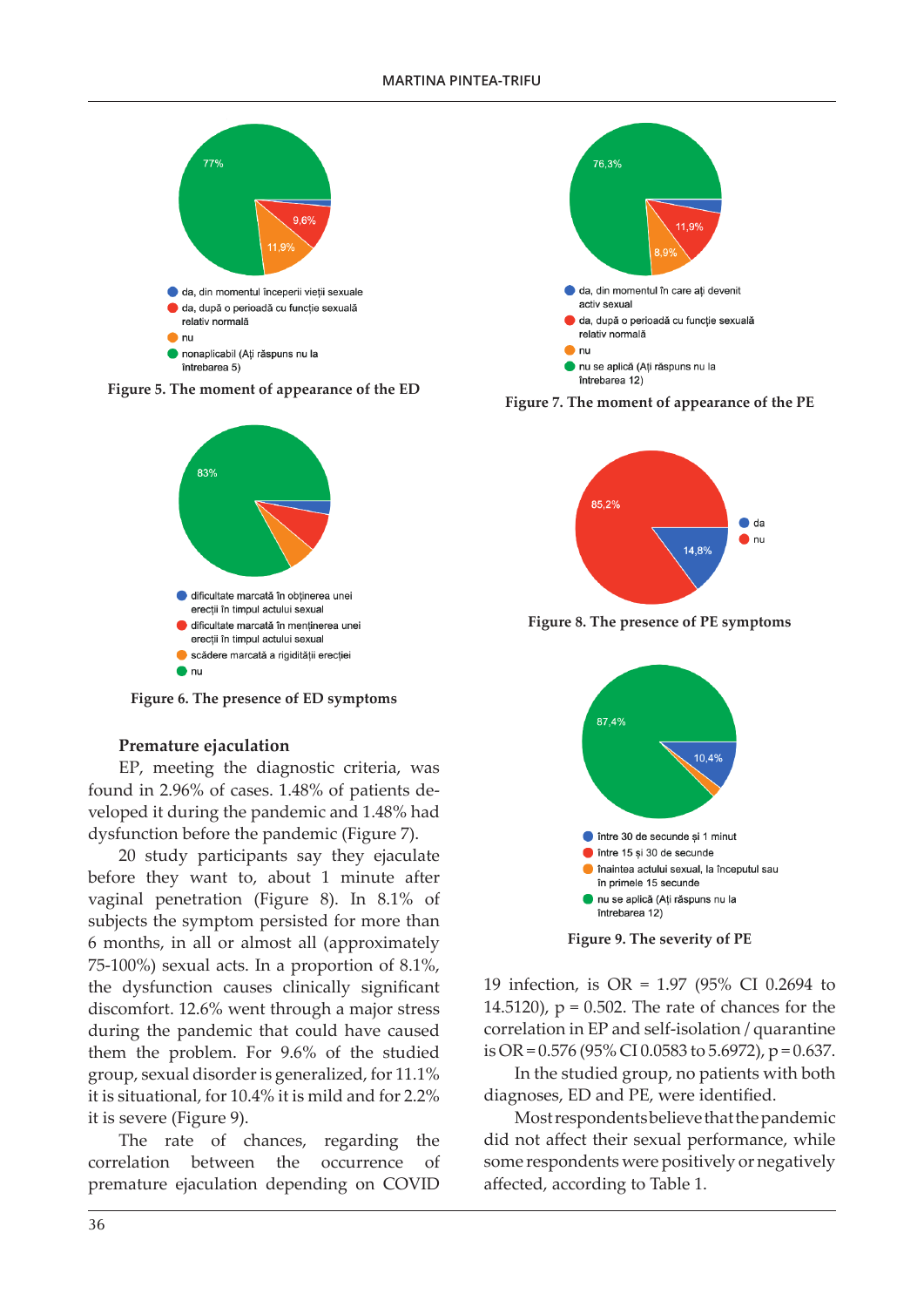| In a positive way                                                                                                                                                                                                                                                                                                                                                                                                                                                                                                                                                                                                                                                                                                                                                            | In a negative way                                                                                                                                                                                                                             |
|------------------------------------------------------------------------------------------------------------------------------------------------------------------------------------------------------------------------------------------------------------------------------------------------------------------------------------------------------------------------------------------------------------------------------------------------------------------------------------------------------------------------------------------------------------------------------------------------------------------------------------------------------------------------------------------------------------------------------------------------------------------------------|-----------------------------------------------------------------------------------------------------------------------------------------------------------------------------------------------------------------------------------------------|
| It didn't affect me, on the contrary                                                                                                                                                                                                                                                                                                                                                                                                                                                                                                                                                                                                                                                                                                                                         | <b>Stress</b>                                                                                                                                                                                                                                 |
| In a good way                                                                                                                                                                                                                                                                                                                                                                                                                                                                                                                                                                                                                                                                                                                                                                | I had sex less often                                                                                                                                                                                                                          |
| It was better. I traveled with a delegation, I made love in<br>several cities flying freely by car. I made love in the car during<br>the pandemic several times. In a pandemic you can make love:<br>in the parking lot of Therme, because it is deserted, on the<br>country roads, in hotels in the country because we were the<br>only customers. The only impediment was that I had to make<br>my written statement to make love. And it was exciting in the<br>pandemic that "I penetrated the system" and the nonsense<br>of rules, emergencies or alerts. The pandemic ghost: "If it<br>becomes completely isolated and it will be deserted on the<br>street, I would like to make love with my girlfriend on the roof<br>of Cotroceni while the president is skiing." | Yes, due to stress, telework                                                                                                                                                                                                                  |
| Yes, I noticed an improvement in performance                                                                                                                                                                                                                                                                                                                                                                                                                                                                                                                                                                                                                                                                                                                                 | <b>Stress</b>                                                                                                                                                                                                                                 |
| It didn't affect my sexual performance                                                                                                                                                                                                                                                                                                                                                                                                                                                                                                                                                                                                                                                                                                                                       | Lack of sexual interest                                                                                                                                                                                                                       |
| Increased libido.                                                                                                                                                                                                                                                                                                                                                                                                                                                                                                                                                                                                                                                                                                                                                            | stress and reducing the frequency of<br>sexual intercourse                                                                                                                                                                                    |
| No performance, increased libido.                                                                                                                                                                                                                                                                                                                                                                                                                                                                                                                                                                                                                                                                                                                                            | I think I would have sexual performance.<br>But I haven't had a relationship with<br>my wife in about 12 years. Religious<br>motives on her part. I haven't tried<br>anywhere else. But I think I'll take the<br>plunge. I'm young and I can. |
| I was better<br>Being more rested                                                                                                                                                                                                                                                                                                                                                                                                                                                                                                                                                                                                                                                                                                                                            | Yes. Another year has passed  the<br>stress was very high!                                                                                                                                                                                    |
| No. They have grown                                                                                                                                                                                                                                                                                                                                                                                                                                                                                                                                                                                                                                                                                                                                                          | Yes,                                                                                                                                                                                                                                          |
| It didn't affect my sexual performance.                                                                                                                                                                                                                                                                                                                                                                                                                                                                                                                                                                                                                                                                                                                                      | Low libido                                                                                                                                                                                                                                    |
| I do not believe!                                                                                                                                                                                                                                                                                                                                                                                                                                                                                                                                                                                                                                                                                                                                                            | After the first round, there is no more<br>erection and lust                                                                                                                                                                                  |
| Yes. In good. I had more time for relationships.                                                                                                                                                                                                                                                                                                                                                                                                                                                                                                                                                                                                                                                                                                                             | During the pandemic, I felt more stress<br>than usual. This decreased the total<br>number of sexual contacts had during<br>this period.                                                                                                       |
| No, they have been improved                                                                                                                                                                                                                                                                                                                                                                                                                                                                                                                                                                                                                                                                                                                                                  | The fact that I got sick with sars cov 2<br>with all the specific symptoms.                                                                                                                                                                   |
| I do not consider that my sexual performance was affected<br>during the pandemic.                                                                                                                                                                                                                                                                                                                                                                                                                                                                                                                                                                                                                                                                                            | I am more stressed and tired and this<br>leads to decreased sexual appetite                                                                                                                                                                   |
| Not specifically.                                                                                                                                                                                                                                                                                                                                                                                                                                                                                                                                                                                                                                                                                                                                                            | Yes. Higher stress.                                                                                                                                                                                                                           |

# **Table 1. Answers to the question "Do you think that the pandemic period affected your sexual performance? If so, explain how."**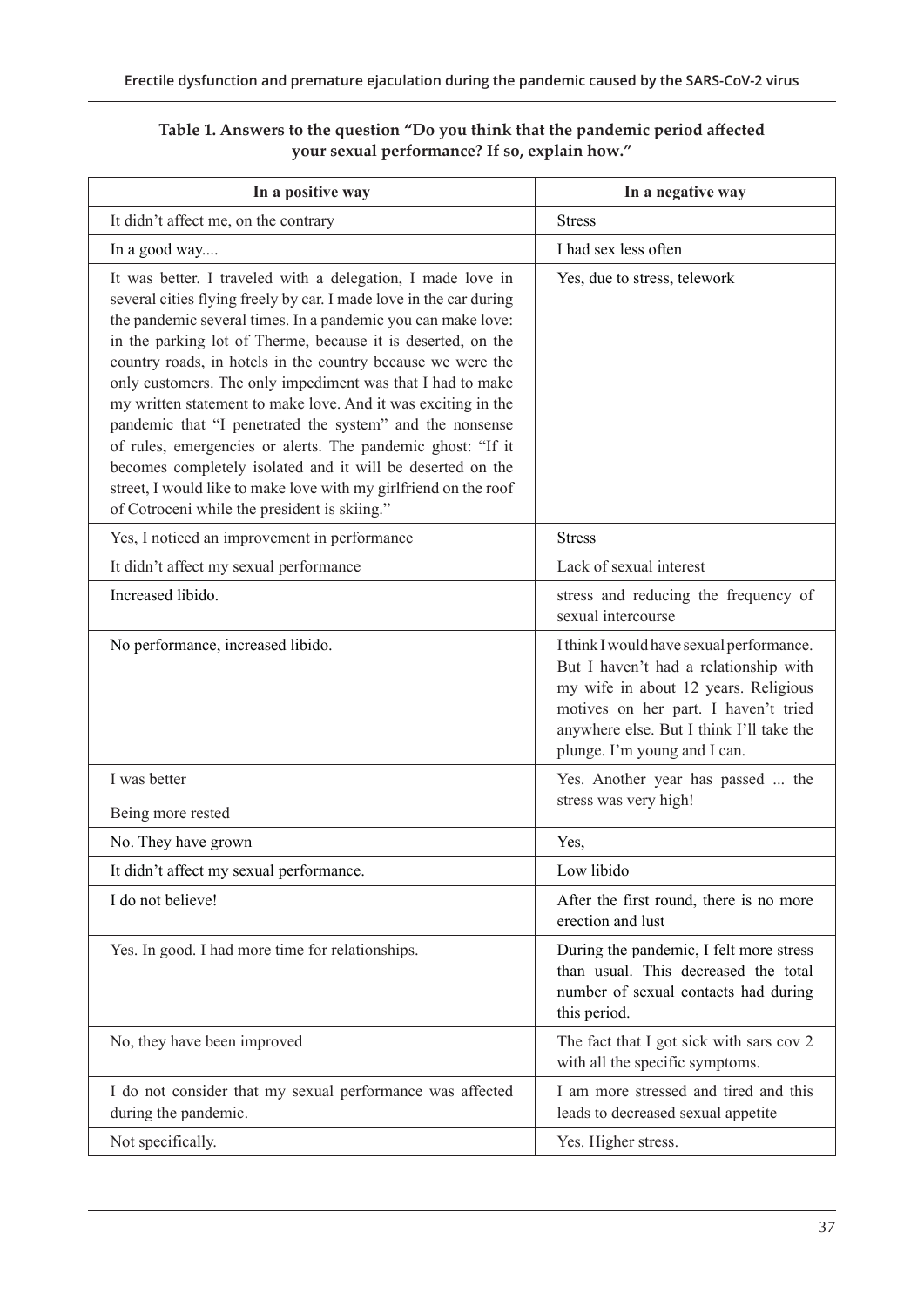# **DISCUSSIONS**

In the studied group, it is observed that the passage through SARS-CoV-2 infection with the related quarantine / self-isolation period or the general quarantine and self-isolation measures imposed for various legal reasons did not cause erectile dysfunction, but had to some extent a positive effect on sexual performance, although the threshold of statistical significance was not reached, p> 0.05. The explanation may lie in the fact that the participants in the study had more time to invest (telework, work from home) in the couple's relationship, in fact leading to its improvement. Alternatively, severe inflammation, altered general condition, lung, heart, and other problems are known as etipathogenetic causes of erectile dysfunction, but severe cases in all cases of patients infected with SARS-CoV-2 are few (7.8), and therefore erectile dysfunction does not occur statistically significantly more often in those who are infected than in those who are not.

COVID-19 infection is a risk factor for premature ejaculation, but p is statistically insignificant, probably due to the small number of subjects in the premature ejaculation study, this result being in tandem with the results of other similar studies (9). Quarantine or selfisolation appears to have a protective effect on premature ejaculation.

An impact study with a similar design (10), based on the online completion of a questionnaire, also shows that the pandemic period positively influenced erectile dysfunction and premature ejaculation for some individuals and negatively for others. Another study (11) based on the completion of online questionnaires, which compares the sexual satisfaction of men and women during the pandemic, claims that 68.2% of men had no symptoms of erectile dysfunction and men are more satisfied with sexual activity than the women.

## **CONCLUSIONS**

5.18% of the responding Romanian individuals suffer from erectile dysfunction, 3.7% felt ED before the pandemic, 1.48% had ED installed in the context of the pandemic. Going through SARS-CoV-2 infection and quarantine / self-isolation at home seem to have some positive effect on erectile function.

2.96% of cases have premature ejaculation, 1.48% of patients developed it during the pandemic and 1.48% had dysfunction even before the pandemic. COVID 19 infection is to some extent a risk factor for the onset of PE, but quarantine / self-isolation may improve the symptoms of PE.

The two studied sexual dysfunctions are not found simultaneously in any participant. About a tenth of the subjects consider that they went through a major stress that would have caused their sexual dysfunction. (12, 13, 14, 15)

#### **BIBLIOGRAPHY**

- 1. Brody S, Weiss P. Erectile dysfunction and premature ejaculation: interrelationships and psychosexual factors. J Sex Med. 2015 Feb;12(2):398-404. doi: 10.1111/jsm.12738. Epub 2014 Nov 10. PMID: 25382712.
- 2. Corona G, Rastrelli G, Limoncin E, Sforza A, Jannini EA, Maggi M. Interplay Between Premature Ejaculation and Erectile Dysfunction: A Systematic Review and Meta-Analysis. J Sex Med. 2015 Dec;12(12):2291-300. doi: 10.1111/ jsm.13041. Epub 2015 Nov 9. PMID: 26552599.
- 3. American Psychiatric Association. (2013). Anxiety Disorders. In Diagnostic and statistical manual of mental disorders (5th ed.). https:// doi.org/10.1176/appi.books.9780890425596. dsm05
- 4. Carson C, Dean JD. Management of Erectile Dysfunction in Clinical Practice. London: Springer; 2007.
- 5. Sinescu I, Gluck G. Tratat de urologie. București: Editura Medicală București; 2008.
- 6. Metz M, McCarthy B. Coping with Premature Ejaculation. Oakland: New Harbinger Publications, Inc.; 2003.
- 7. CDC COVID-19 Response Team. Severe Outcomes Among Patients with Coronavirus Disease 2019 (COVID-19) - United States, February 12-March 16, 2020. MMWR Morb Mortal Wkly Rep. 2020 Mar 27;69(12):343- 346. doi: 10.15585/mmwr.mm6912e2. PMID: 32214079; PMCID: PMC7725513.
- 8. Remuzzi A, Remuzzi G. COVID-19 and Italy: what next? Lancet. 2020 Apr 11;395(10231):1225-